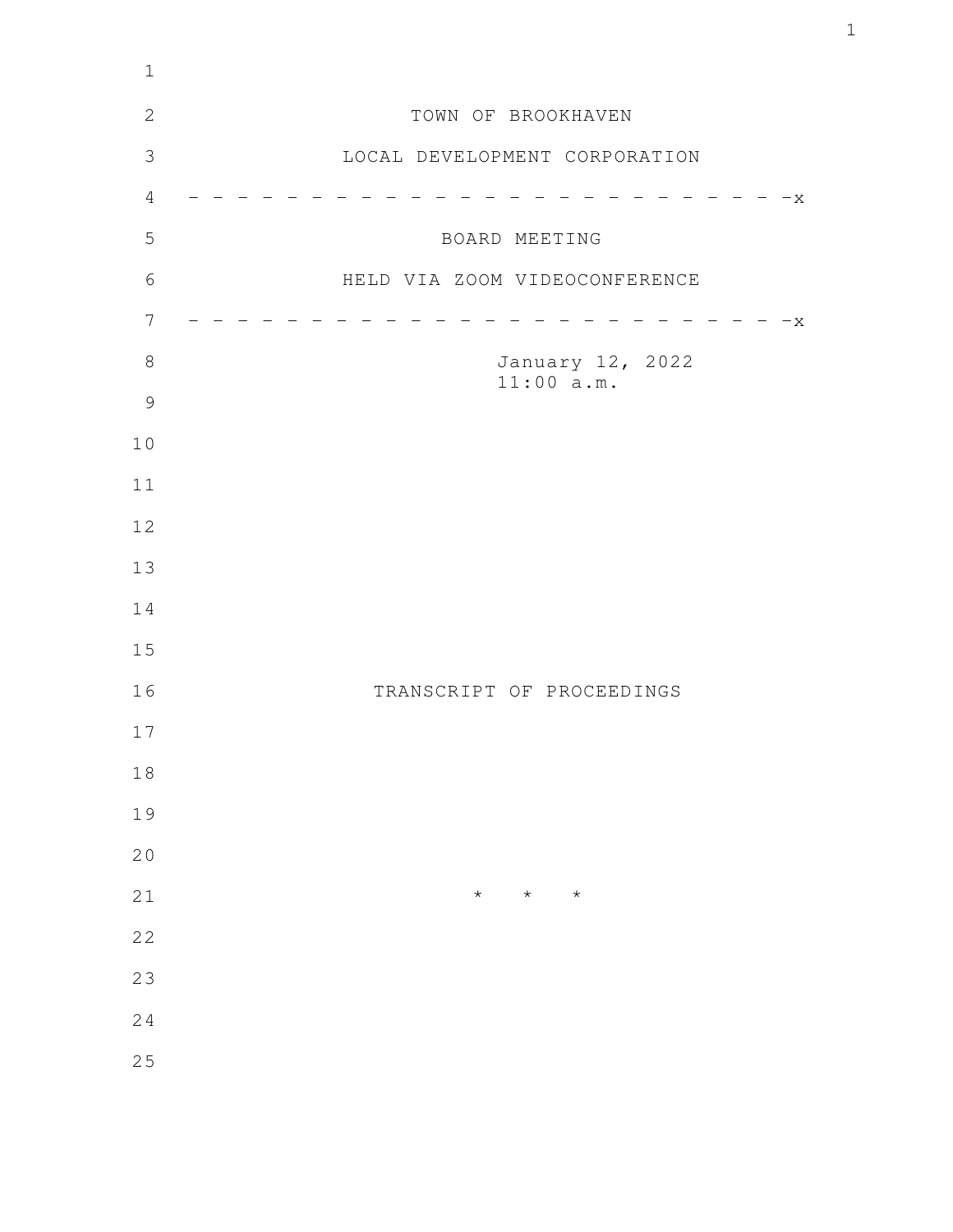| 1  |                                                                                         |
|----|-----------------------------------------------------------------------------------------|
| 2  | APPEARANCES:                                                                            |
| 3  |                                                                                         |
| 4  | <b>MEMBERS:</b><br>FREDERICK C. BRAUN, III                                              |
| 5  | MARTIN G. CALLAHAN<br>FELIX J. GRUCCI, JR.                                              |
| 6  | LENORE PAPROCKY<br>GARY POLLAKUSKY                                                      |
| 7  | ANN-MARIE SCHEIDT<br>FRANK C. TROTTA                                                    |
| 8  |                                                                                         |
| 9  | ALSO PRESENT:                                                                           |
| 10 | LISA M.G. MULLIGAN, CHIEF EXECUTIVE OFFICER<br>LORI J. LaPONTE, CHIEF FINANCIAL OFFICER |
| 11 | JOCELYN LINSE, EXECUTIVE ASSISTANT<br>TERRI ALKON, ADMINISTRATIVE ASSISTANT             |
| 12 | AMY ILLARDO, ADMINISTRATIVE ASSISTANT<br>WILLIAM F. WEIR, ESQ., NIXON PEABODY           |
| 13 | HOWARD R. GROSS, ESQ.,<br>WEINBERG GROSS & PERGAMENT, LLP                               |
| 14 |                                                                                         |
| 15 |                                                                                         |
| 16 |                                                                                         |
| 17 |                                                                                         |
| 18 | $\star$<br>$\star$<br>$\star$                                                           |
| 19 |                                                                                         |
| 20 |                                                                                         |
| 21 |                                                                                         |
| 22 |                                                                                         |
| 23 |                                                                                         |
| 24 |                                                                                         |
| 25 |                                                                                         |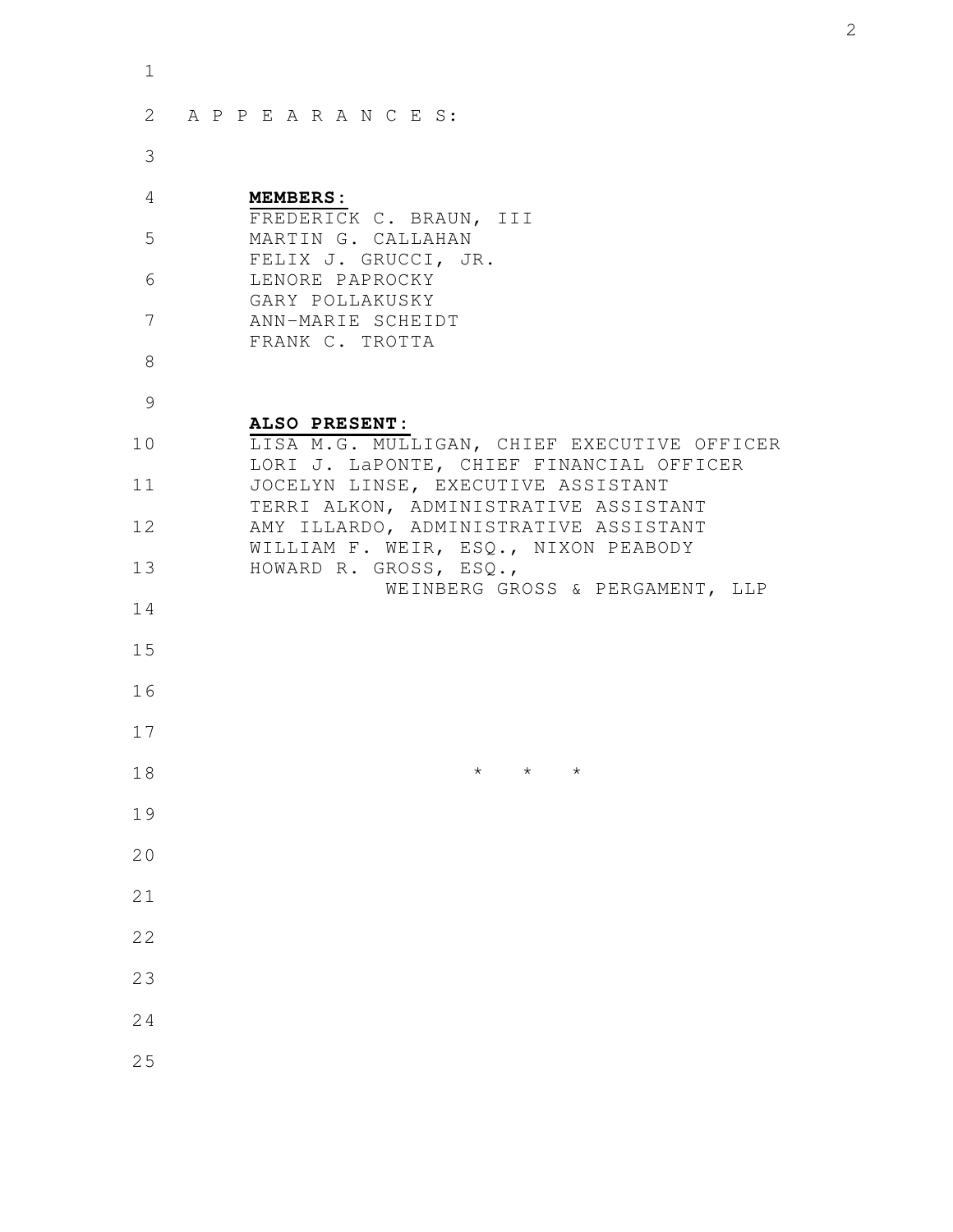MR. BRAUN: It is exactly 11:00. This is the meeting of the Town of Brookhaven Local Development Corporation. It is Wednesday, January 12th. The following directors are with us: Mr. Callahan, Mr. Grucci, Ms. Paprocky, Mr. Pollakusky, Ms. Scheidt, Mr. Trotta and Mr. Braun. A quorum is present and -- Lisa. MS. MULLIGAN: This meeting has been conveyed (sic) in accordance with Chapter 417 of the laws of 2021 effective September 2, 2021 through January 15, 2022 permitting local governments to hold public meetings by telephone and videoconference. MR. BRAUN: Thank you. The minutes of our meetings of October 20th, November 17th and December 8th have been circulated to everyone. Motion to accept those, please. MR. GRUCCI: So moved. MS. SCHEIDT: Second. MR. BRAUN: Questions? (No response.) MR. BRAUN: On the vote, Mr. Callahan? 2 3 4 5 6 7 8 9 10 11 12 13 14 15 16 17 18 19 20 21 22 23 24 25

1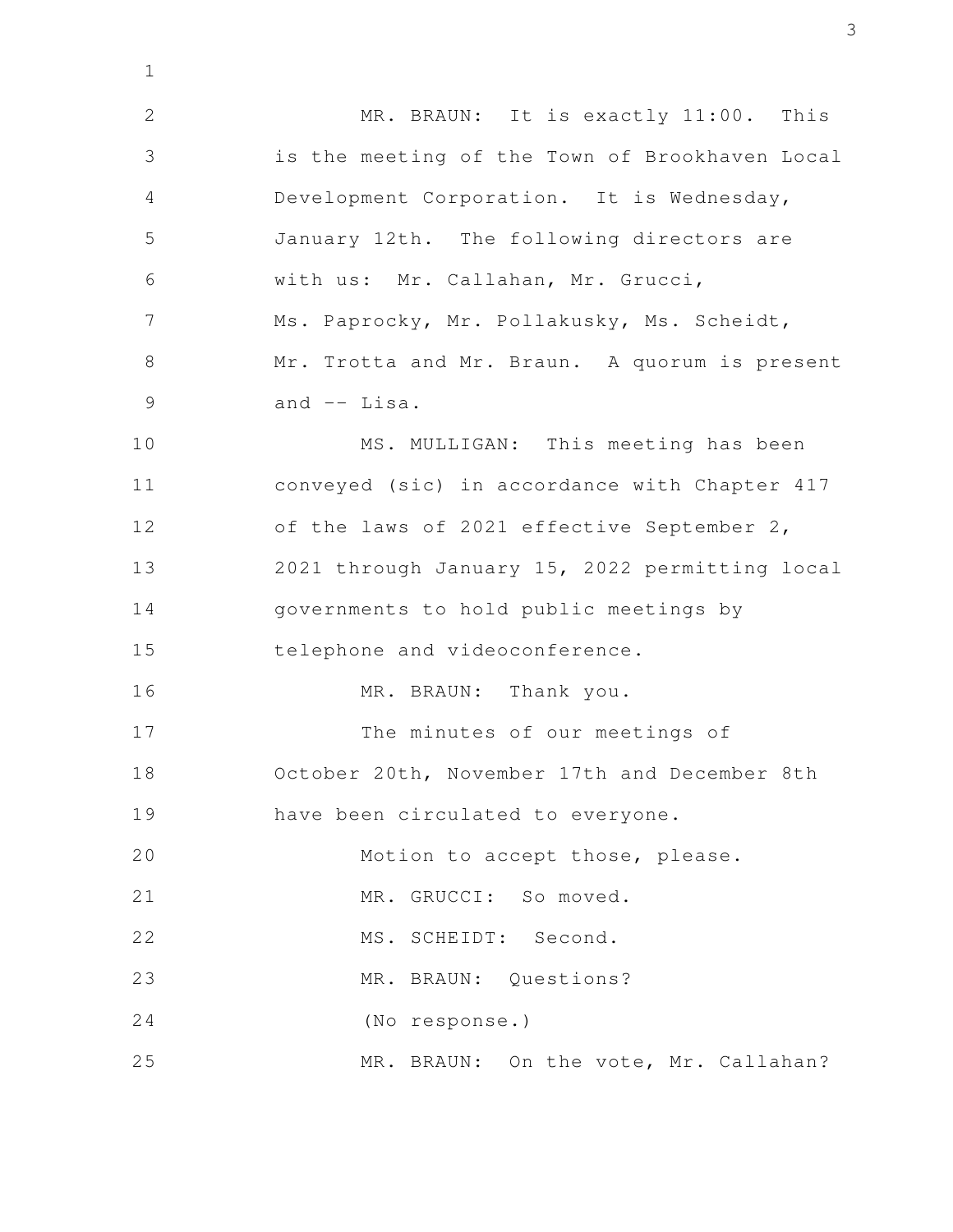MR. CALLAHAN: Yes. MR. BRAUN: Mr. Grucci? MR. GRUCCI: Yeah. MR. BRAUN: Ms. Paprocky? MS. PAPROCKY: Yes. MR. BRAUN: Mr. Pollakusky? MR. POLLAKUSKY: Yes. MR. BRAUN: Ms. Scheidt; here I go again? MS. SCHEIDT: Thank you, sir. Yes. MS. MULLIGAN: I'll throw something at him. MR. BRAUN: I haven't done that in 20 years. Mr. Trotta? MR. TROTTA: Yes. MR. BRAUN: Mr. Braun votes yes. Minutes are accepted. I promise the number of resolutions, if you haven't looked at it lately, is about half of what we had for the IDA. MS. MULLIGAN: Before we go into the organizational resolutions, I just want to give Lori the floor for one second -- 2 3 4 5 6 7 8 9 10 11 12 13 14 15 16 17 18 19 20 21 22 23 24 25

1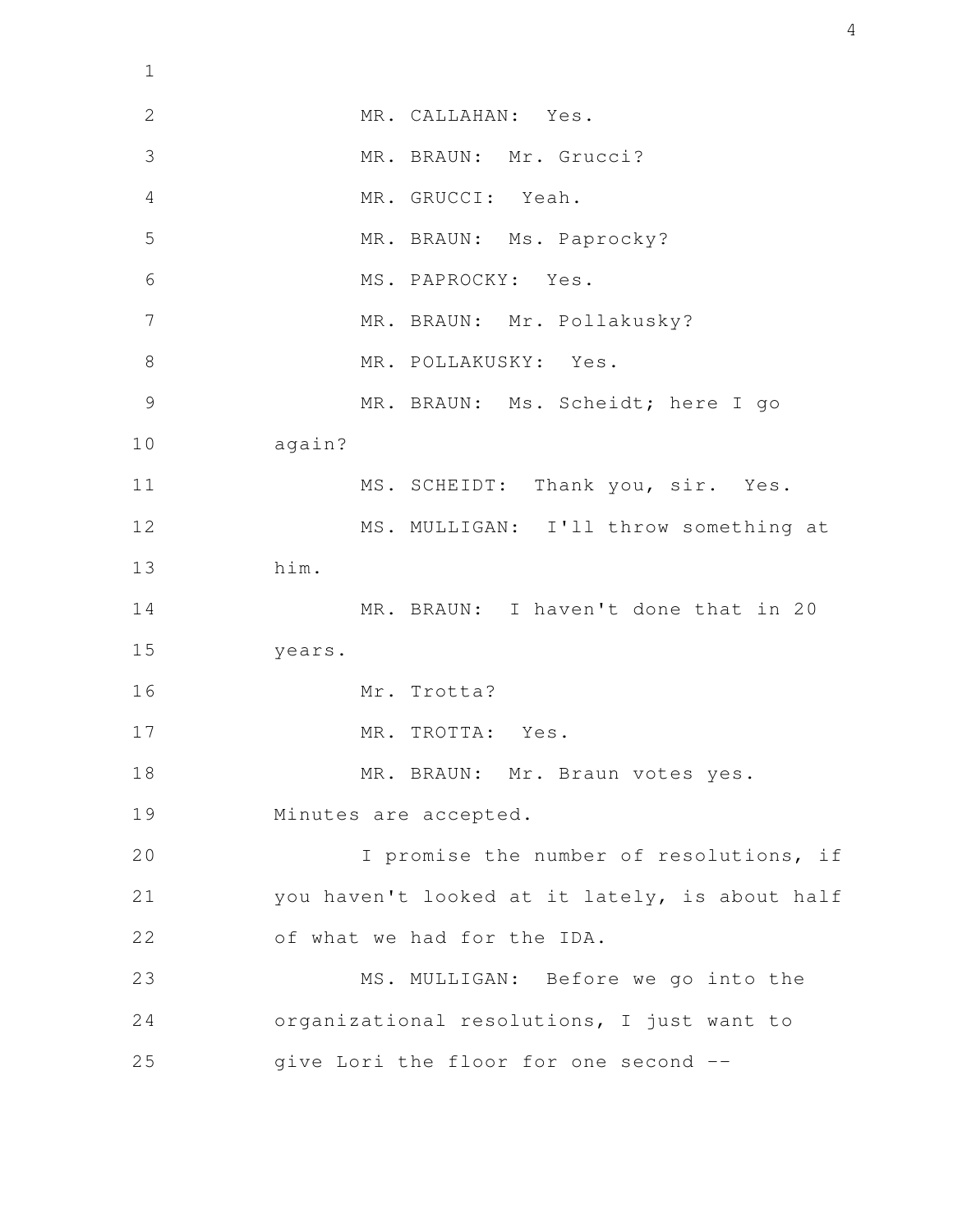| $\mathbf 1$   |                                                |
|---------------|------------------------------------------------|
| $\mathbf{2}$  | MR. BRAUN: Sure.                               |
| 3             | MS. MULLIGAN: -- she wants to just             |
| 4             | give a quick update.                           |
| 5             | MS. LaPONTE: Hi all.                           |
| 6             | I just wanted to mention that we have          |
| 7             | not received our final or a draft report from  |
| 8             | the New York State Office of State             |
| $\mathcal{G}$ | Comptroller. They performed an audit on the    |
| 10            | LDC and they haven't asked us -- they're not   |
| 11            | waiting for anything from our end, we gave     |
| 12            | them everything they wanted, we had an exit    |
| 13            | conference back in August and we still have    |
| 14            | not received a report.                         |
| 15            | Subsequently, in the past week we              |
| 16            | received a phone call for them looking for     |
| 17            | Lenore's email address, which is puzzling      |
| 18            | because she was not on the board during their  |
| 19            | indicated audit period, so if you hear         |
| 20            | anything from them -- we communicated to       |
| 21            | Lenore -- also, if you hear anything from New  |
| 22            | York State OSC regarding the LDC, just keep us |
| 23            | in the loop and we will keep you in the loop   |
| 24            | if we get a draft report or anything.          |
| 25            | MS. PAPROCKY: Yeah, nobody's reached           |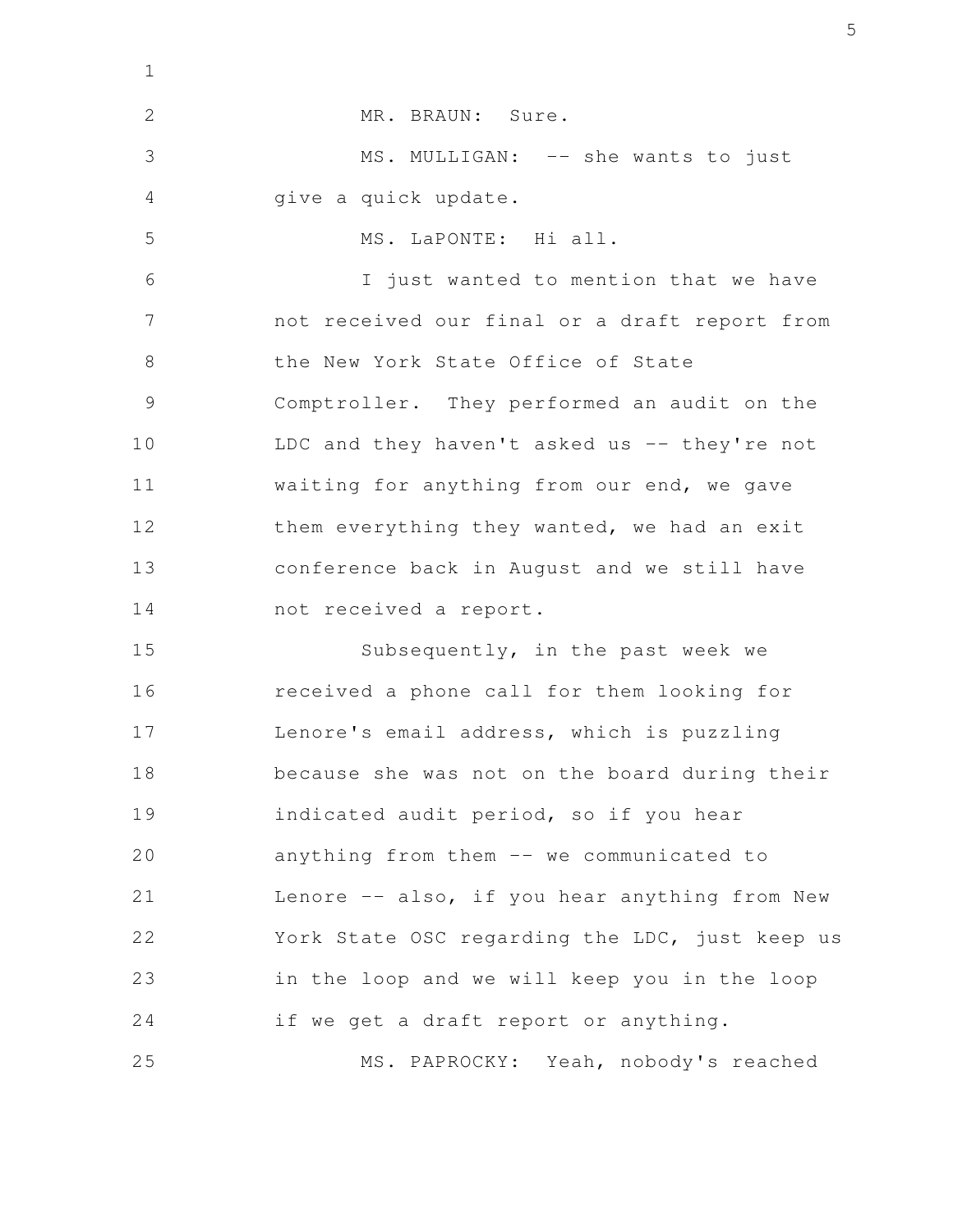out to me so far. MS. MULLIGAN: Okay. MS. LaPONTE: Okay. Thank you, Lisa. MS. MULLIGAN: Thanks, Lor. Resolutions? MR. BRAUN: To the resolutions. Appointment of officers under number one. I might as well read them because they mirror the IDA's. Lisa Mulligan is the CEO. Chief Financial Officer is Lori LaPonte. Executive Assistant is Jocelyn Linse and the two administrative assistants are Terri Alkon and Amy Illardo. Counsel is Annette, as we know. No change in the bank. MS. MULLIGAN: That resolution actually appoints Howard and Bill, also, for the LDC. I don't know why they're different and that's what -- that's part of what made me think of it in the last meeting. We can change it, I don't really know if there's a distinction between -- there is a distinction between the IDA and the LDC and I don't know if it applies 2 3 4 5 6 7 8 9 10 11 12 13 14 15 16 17 18 19 20 21 22 23 24 25

1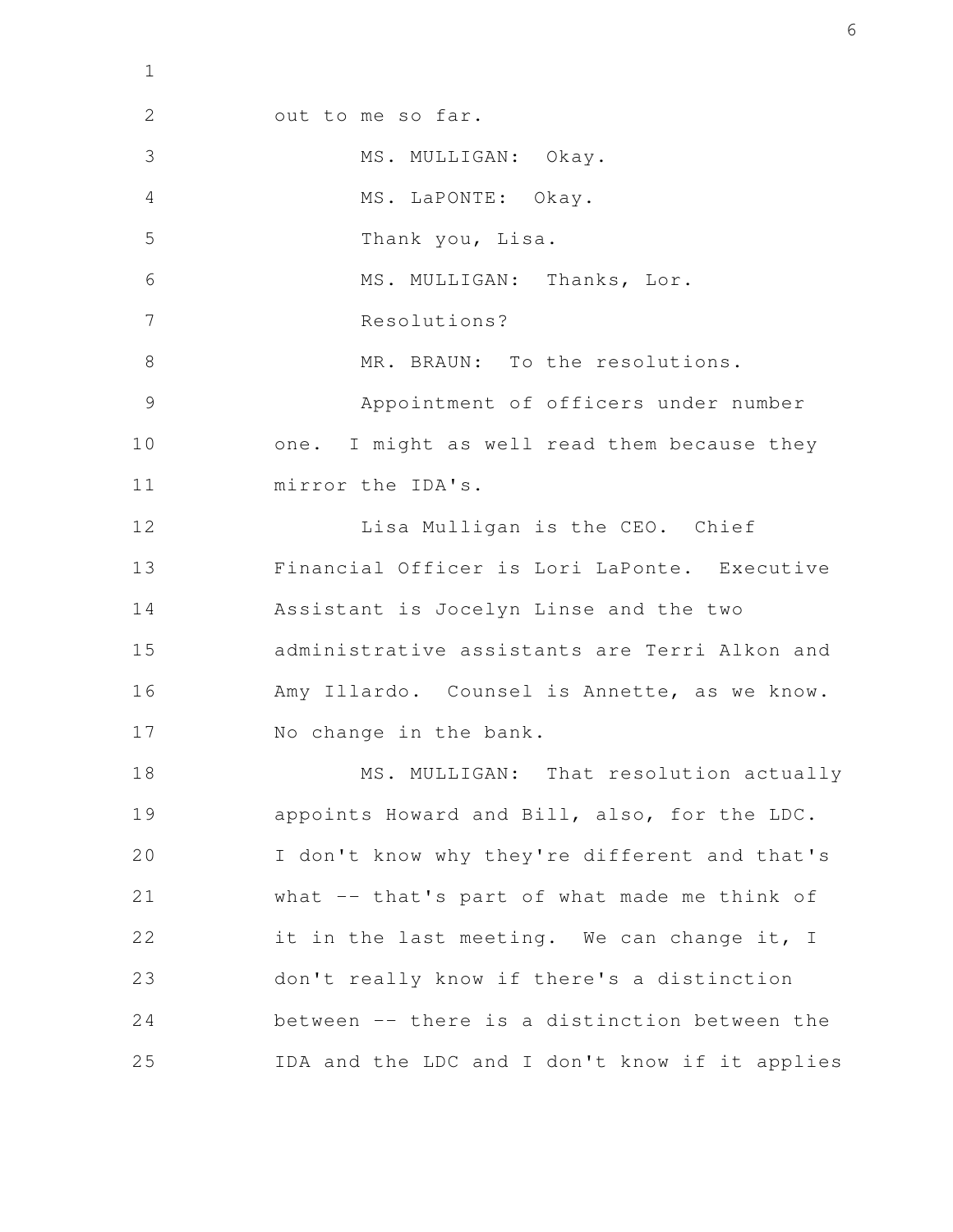here. You guys tell me what you want me to do. (No response.) MS. MULLIGAN: Bill, you're muted. MR. WEIR: Sorry about that. You can just leave the resolution as is, it will be fine. MS. MULLIGAN: Okay, thank you. MR. BRAUN: Okay. Number four's a prevailing wage policy, which we've discussed and it may need to be changed sometime in 2022. Number five is the adoption of a property disposition policy, investment policy, whistleblower. Disposition policy really relates to those IDA's that have a lot of capital assets. Other than a car and a couple of pieces of office equipment, we have none. I'll entertain a motion for resolutions -- MS. MULLIGAN: I did update the ethics policy, though; the same updates that I made 2 3 4 5 6 7 8 9 10 11 12 13 14 15 16 17 18 19 20 21 22 23 24 25

1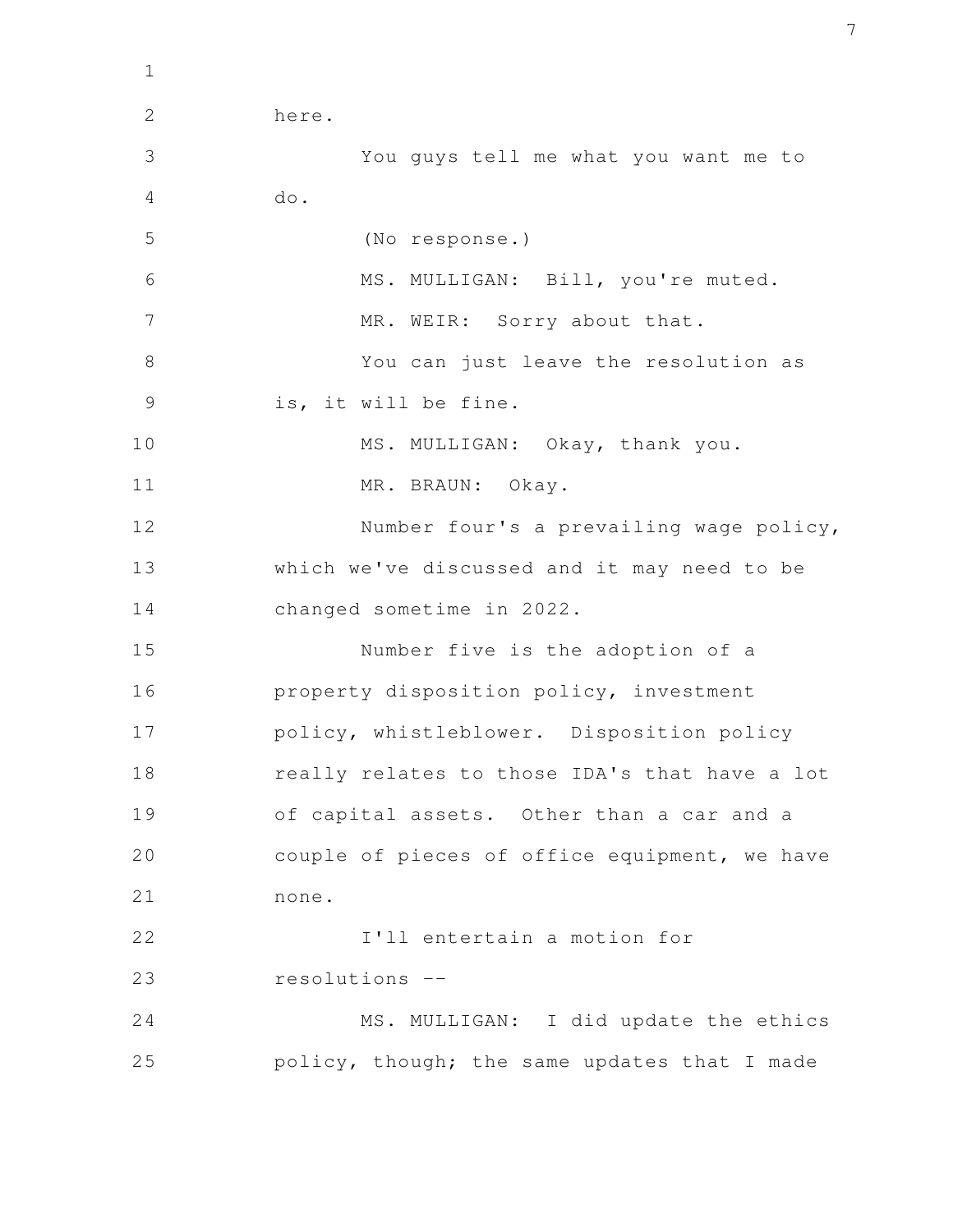| $\mathbf 1$    |                                   |
|----------------|-----------------------------------|
| $\mathbf{2}$   | in the IDA were made in the LDC.  |
| 3              | MR. BRAUN: Need a motion for      |
| $\overline{4}$ | resolutions --                    |
| 5              | MR. TROTTA: Motion, Mr. Chairman. |
| 6              | MR. BRAUN: Thank you.             |
| 7              | Second?                           |
| $8\,$          | MS. SCHEIDT: Second.              |
| 9              | MR. BRAUN: On the vote --         |
| 10             | MR. GRUCCI: Second.               |
| 11             | MS. MULLIGAN: That was Ann-Marie? |
| 12             | MS. SCHEIDT: Yes.                 |
| 13             | MS. MULLIGAN: Thank you.          |
| 14             | MR. BRAUN: Mr. Trotta?            |
| 15             | MR. TROTTA: Yes.                  |
| 16             | MR. BRAUN: Ms. Scheidt?           |
| 17             | MS. SCHEIDT: Yes.                 |
| 18             | MR. BRAUN: Mr. Pollakusky?        |
| 19             | MR. POLLAKUSKY: Yes.              |
| 20             | MR. BRAUN: Ms. Paprocky?          |
| 21             | MS. PAPROCKY: Yes.                |
| 22             | MR. BRAUN: Mr. Grucci?            |
| 23             | MR. GRUCCI: Yes.                  |
| 24             | MR. BRAUN: Mr. Callahan?          |
| 25             | MR. CALLAHAN: Yes.                |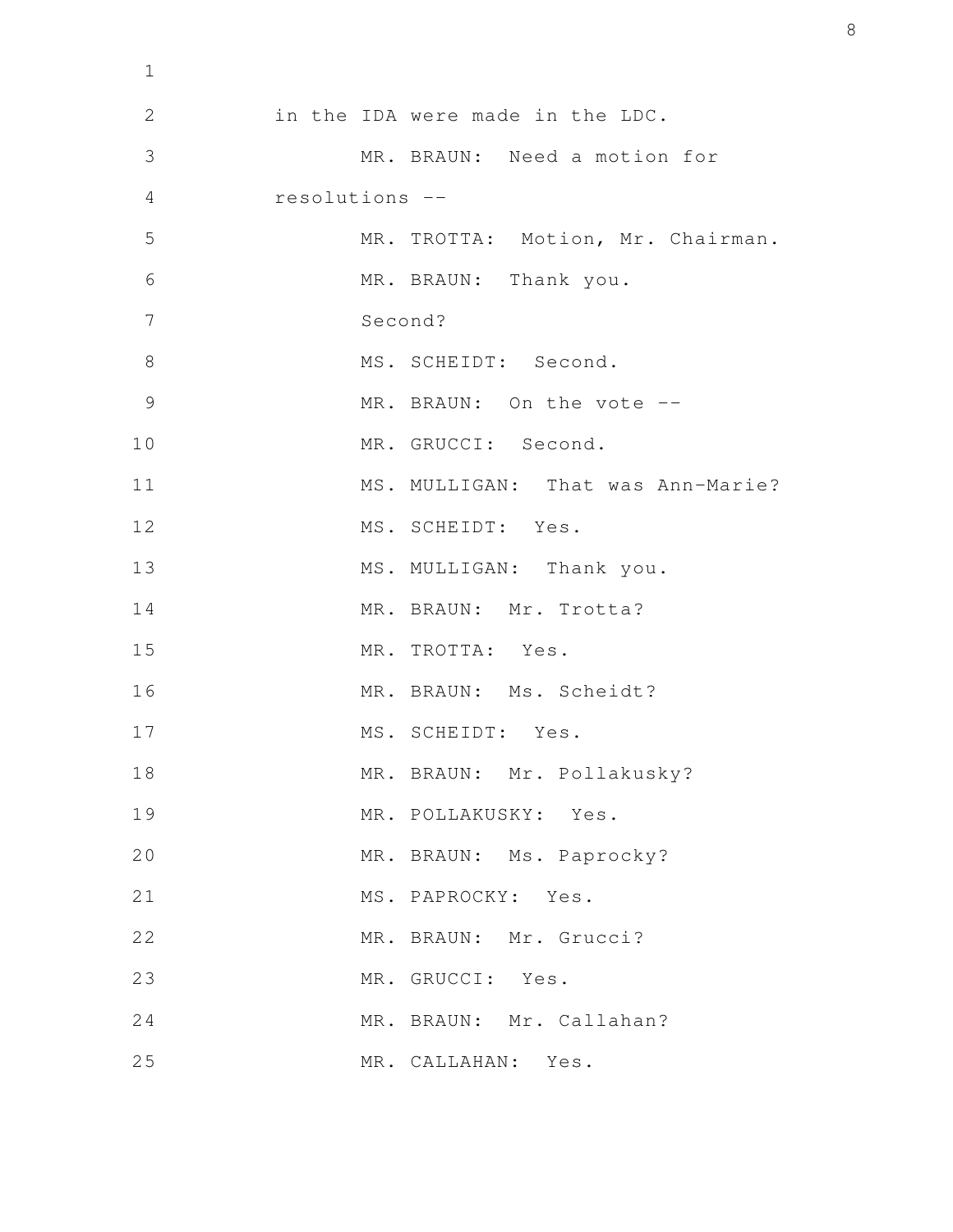MR. BRAUN: Mr. Braun votes yes. That motion is carried. Number six, adoption of Governance, Finance and Audit Committee charters, establishment of committees which will mirror the IDA's and are the same as last year. Number seven is our mission statement. Lisa. MS. MULLIGAN: So like with the IDA, we have to adopt this mission statement and measurement report. I'm going to read our mission statement, which we actually updated last year, yeah, last year. The Town of Brookhaven Local Development Corporation is formed and operated for the charitable and public purposes of benefiting and furthering the activities of the Town of Brookhaven. The mission is to conduct activities to relieve and reduce unemployment, promote employment and job opportunities through training to develop capabilities and to encourage the development of or retention of industry in the Town 1 2 3 4 5 6 7 8 9 10 11 12 13 14 15 16 17 18 19 20 21 22 23 24 25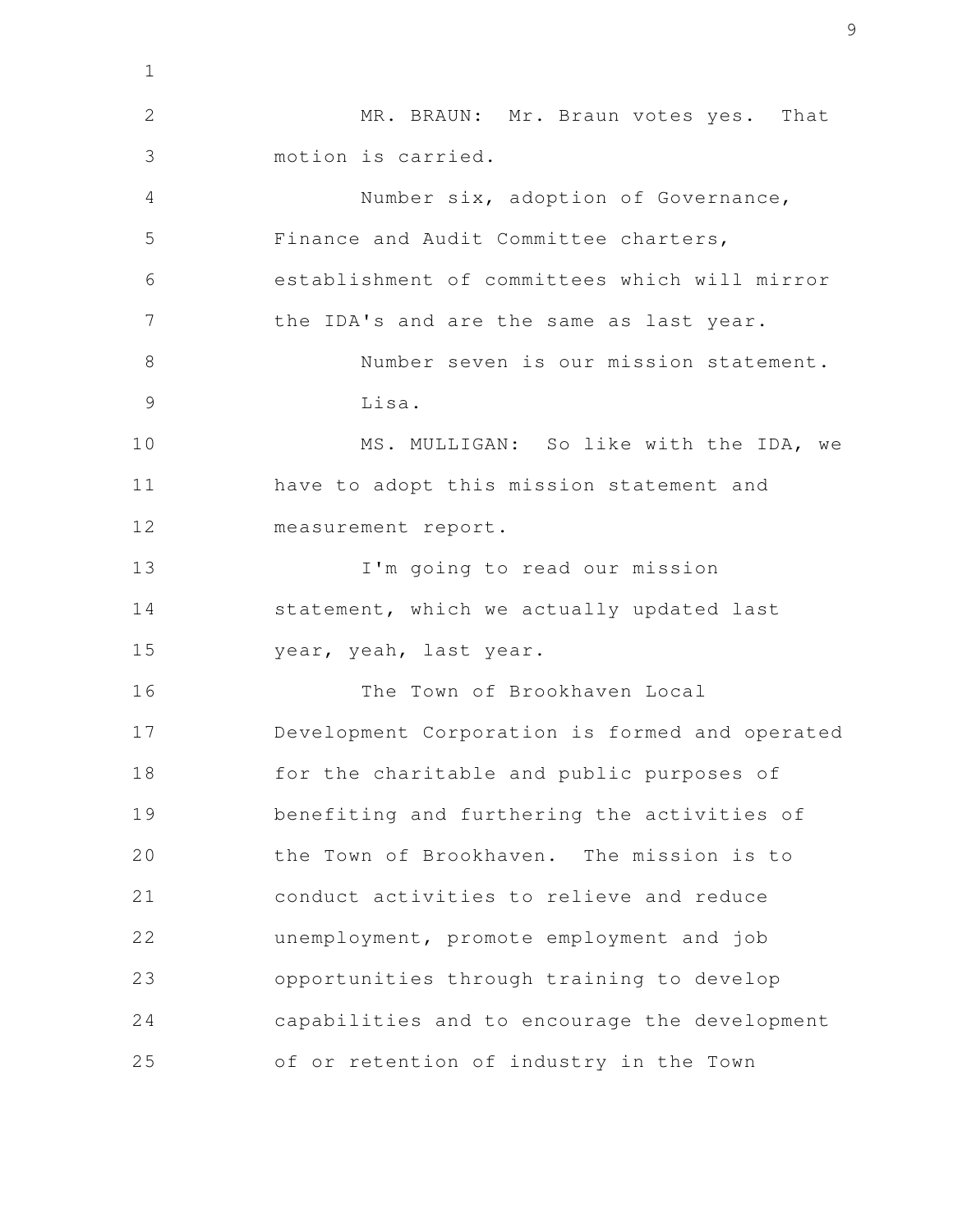through financing facilities for not-for-profit corporations to acquire, improve, maintain, equip and furnish projects through the issuance of bonds. It goes on like the other one to outline our measurements, which again, are secure capital investment commitments, secure job creation commitments and improve the marketing of the LDC and then everything else mirrors what we just discussed in the LDC, that, you know, what your roles are, who the . . . who appoints management, what the roles . . . that you acknowledge that you've read and understand the mission statement, that you're going to do a self-evaluation, so that's basically what this one says, just like the IDA. MR. BRAUN: Number eight is adopting a policy concerning board member loans, of which there are none and cannot be. Number nine is a compensation policy. Number ten is adopting incentive and conditional compensation policy. You might remember -- Lenore would know 2 3 4 5 6 7 8 9 10 11 12 13 14 15 16 17 18 19 20 21 22 23 24 25

1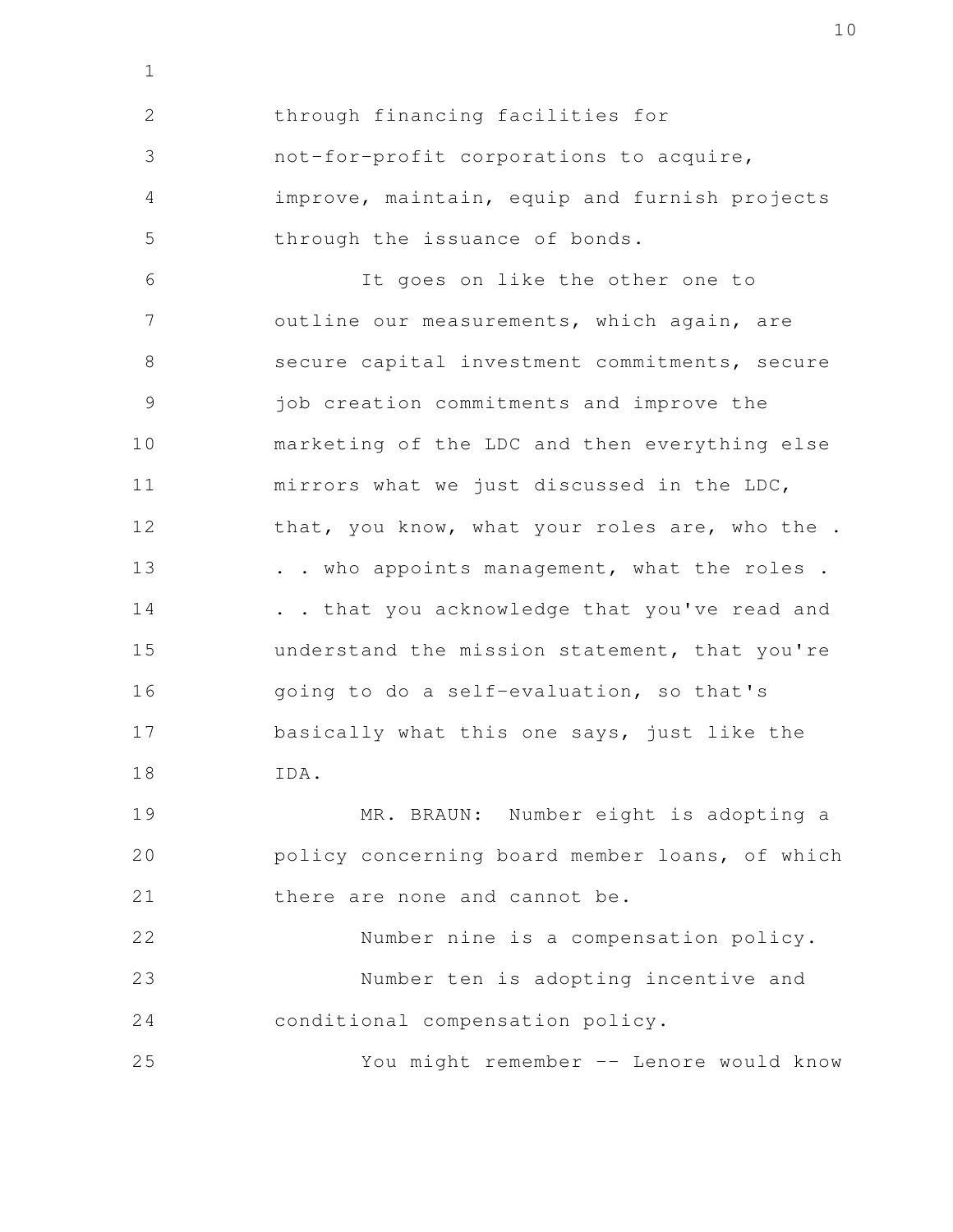```
this -- we do not have an incentive
           compensation for the LDC.
                   So I'll entertain a motion for
           resolutions six through ten. 
                   MS. SCHEIDT: I see Lenore making a
           motion again.
                   MR. BRAUN: Thank you.
                   Is there a second?
                   MS. SCHEIDT: I'll second.
                  MR. BRAUN: Thank you.
                  Mr. Callahan?
                  MR. CALLAHAN: Yes.
                  MR. BRAUN: Mr. Grucci?
                   MR. GRUCCI: Yes.
                   MR. BRAUN: Ms. Paprocky?
                  MS. PAPROCKY: Yes.
                   MR. BRAUN: Mr. Pollakusky?
                   MR. POLLAKUSKY: Yes.
                   MR. BRAUN: Ms. Scheidt?
                  MS. SCHEIDT: Yes.
                   MR. BRAUN: Mr. Trotta?
                   MR. TROTTA: Yes.
                  MR. BRAUN: Mr. Braun votes yes.
                  Motion carries.
  2
  3
  4
  5
  6
  7
  8
  9
10
11
12
13
14
15
16
17
18
19
20
21
22
23
24
25
```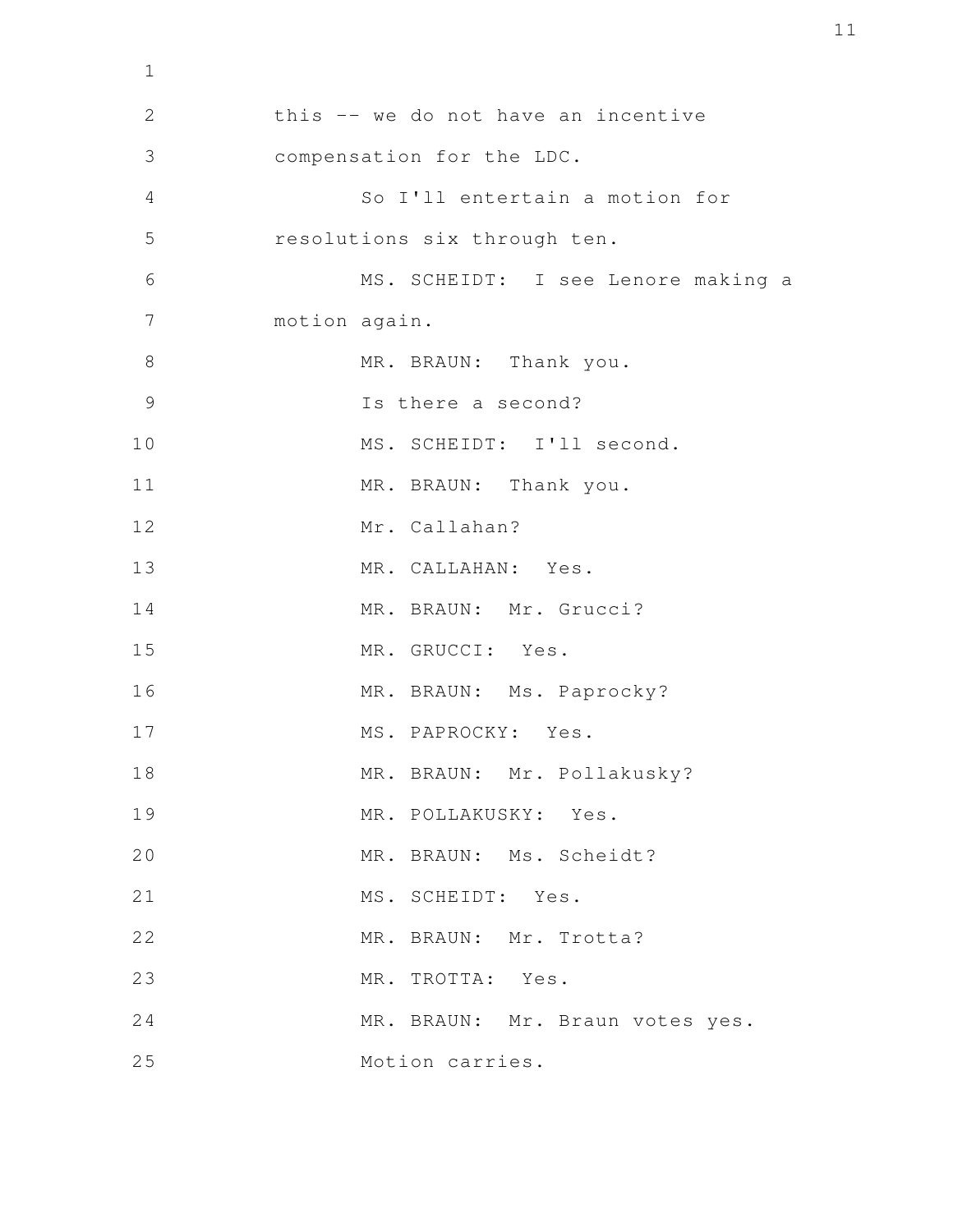Number 11 is appointment of our website design and maintenance consultant and again, Lisa has added language in there as it relates to ADA compliance. No changes in check signing authority, number 12. Number 13 is the appointment of auditors. No change there and there were estimates that Lori has given us for the numbers for PKF for 2022 at 3,400 and Jones Little at a thousand. Number 14 is a travel and discretionary funds policy. Lisa? MS. MULLIGAN: I made the same amendments that I made in the IDA as far as cleaning up some of the language so that our policy is more in line with what we actually do. MR. BRAUN: And number 15 is the appointment of our insurance broker. Motion, please, for resolutions 11 through 15. MR. CALLAHAN: So moved. 1 2 3 4 5 6 7 8 9 10 11 12 13 14 15 16 17 18 19 20 21 22 23 24 25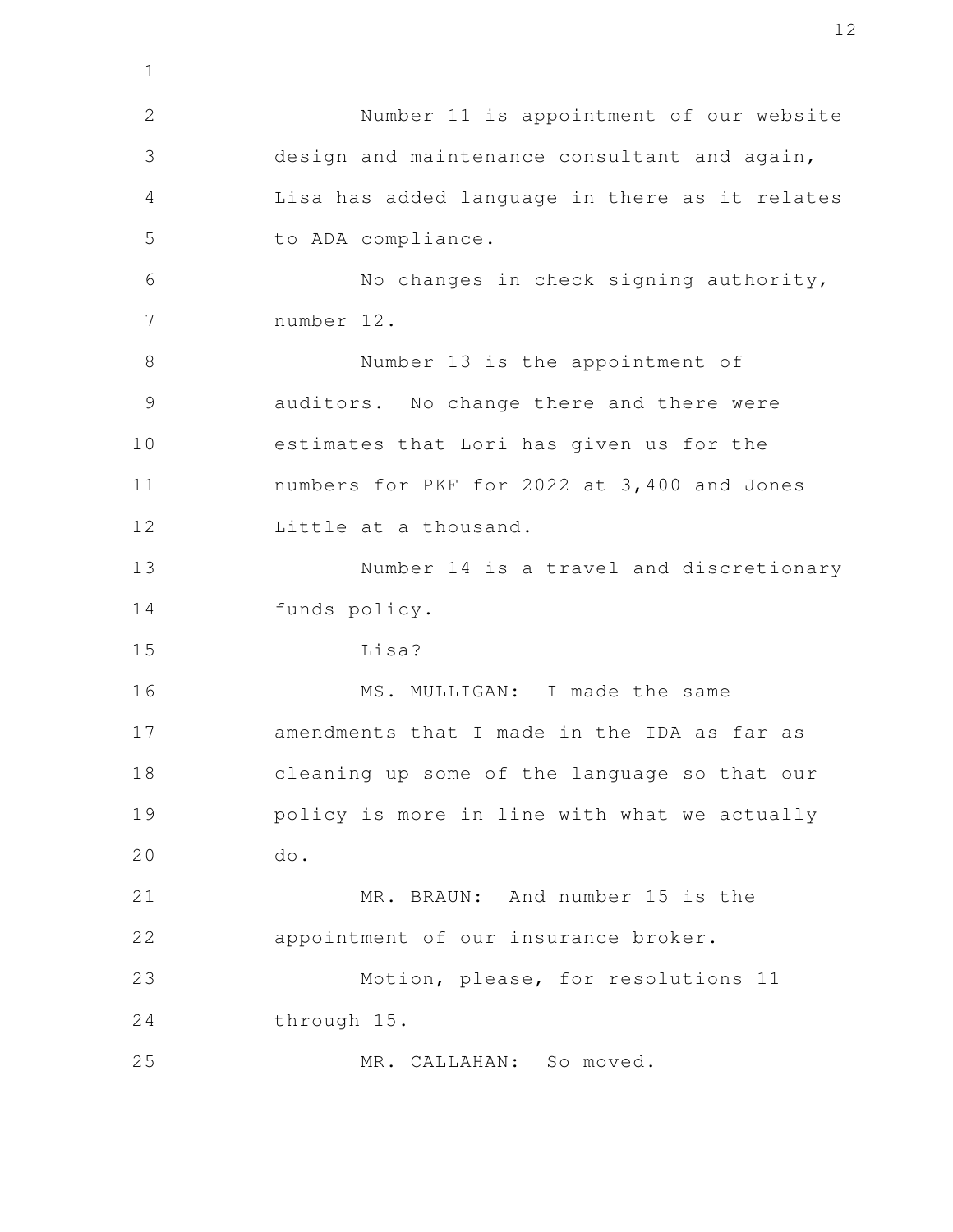| $\mathbf 1$    |                                        |
|----------------|----------------------------------------|
| $\overline{2}$ | MR. BRAUN: Thank you, Mr. Callahan.    |
| 3              | MS. SCHEIDT: Second to Marty.          |
| 4              | MR. BRAUN: All right.                  |
| 5              | On the vote, Ms. Scheidt?              |
| 6              | MS. SCHEIDT: Yes.                      |
| 7              | MR. BRAUN: Mr. Pollakusky?             |
| 8              | MR. POLLAKUSKY: Yes.                   |
| 9              | MR. BRAUN: Ms. Paprocky?               |
| 10             | MS. PAPROCKY: Yes.                     |
| 11             | MR. BRAUN: Mr. Trotta?                 |
| 12             | MR. TROTTA: Yes.                       |
| 13             | MR. BRAUN: Mr. Grucci?                 |
| 14             | MR. GRUCCI: Yes.                       |
| 15             | MR. BRAUN: Mr. Callahan?               |
| 16             | MR. CALLAHAN: Yes.                     |
| 17             | MR. BRAUN: Mr. Braun votes yes.        |
| 18             | Motion carries.                        |
| 19             | Number 16 is a meeting schedule.       |
| 20             | Number 17 is a conflict of interest    |
| 21             | policy.                                |
| 22             | Number 18 is the appointment of        |
| 23             | insurance risk manager.                |
| 24             | MS. MULLIGAN: Again, I made the same   |
| 25             | edits that I made in the IDA as far as |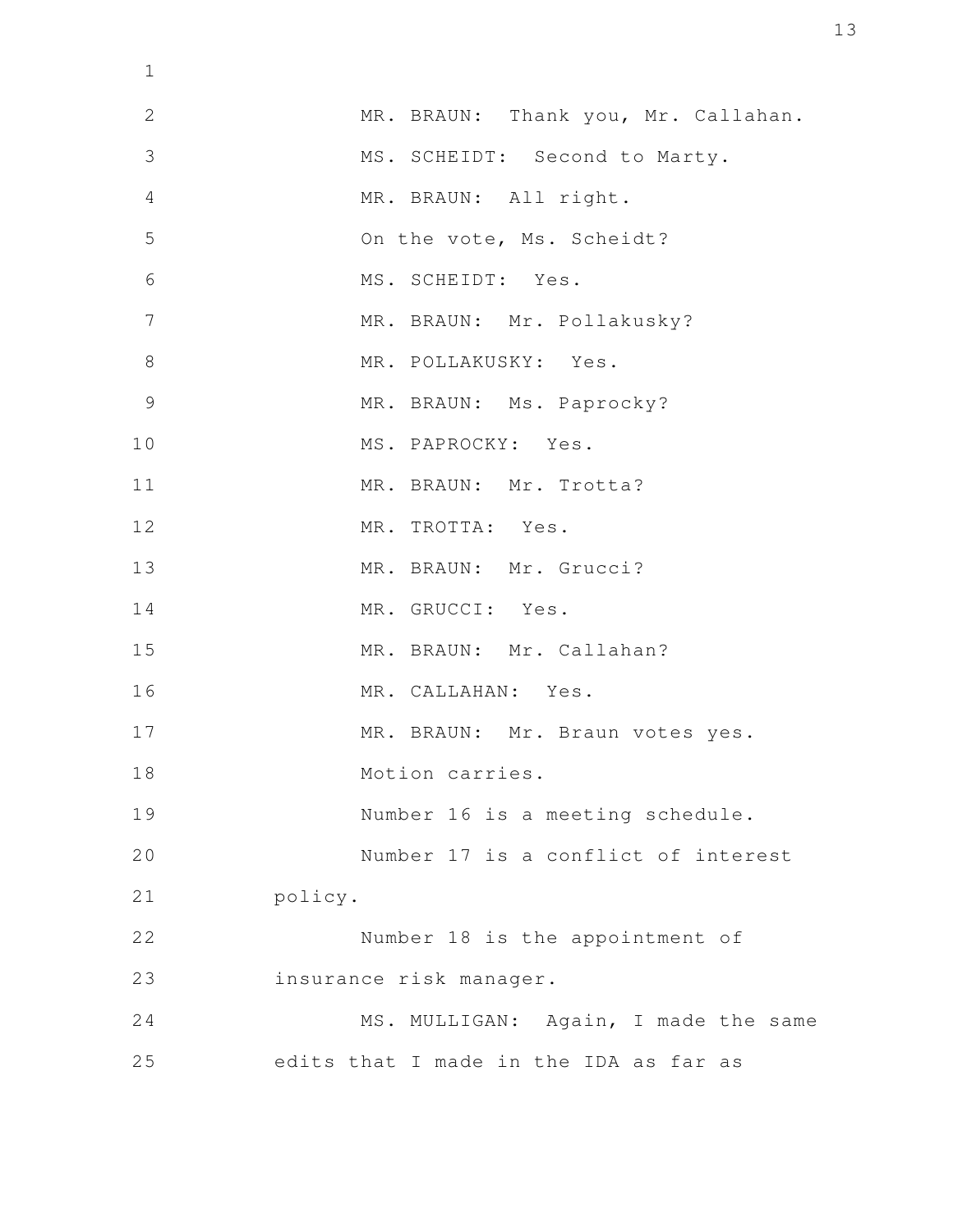adjusting the cap, although we have much  $$ way fewer interactions with insurance through the LDC, but I figured I'd just keep them consistent. MR. BRAUN: Number 19 is the harassment policy and number 20 is a new fee schedule. Not a new fee schedule, the fee schedule is a new resolution based on the recommendation of the Office of Comptroller. I'll entertain a motion for resolutions 16 through 20. MR. TROTTA: Motion. MR. GRUCCI: So moved. MR. BRAUN: Thank you. MS. MULLIGAN: I'm sorry, that was Frank and? MR. TROTTA: Felix. MS. MULLIGAN: Felix seconded it, thank you. MR. CALLAHAN: Yes. MR. BRAUN: Mr. Callahan? MR. CALLAHAN: Yes. MR. BRAUN: Mr. Grucci? MR. GRUCCI: Yes. 1 2 3 4 5 6 7 8 9 10 11 12 13 14 15 16 17 18 19 20 21 22 23 24 25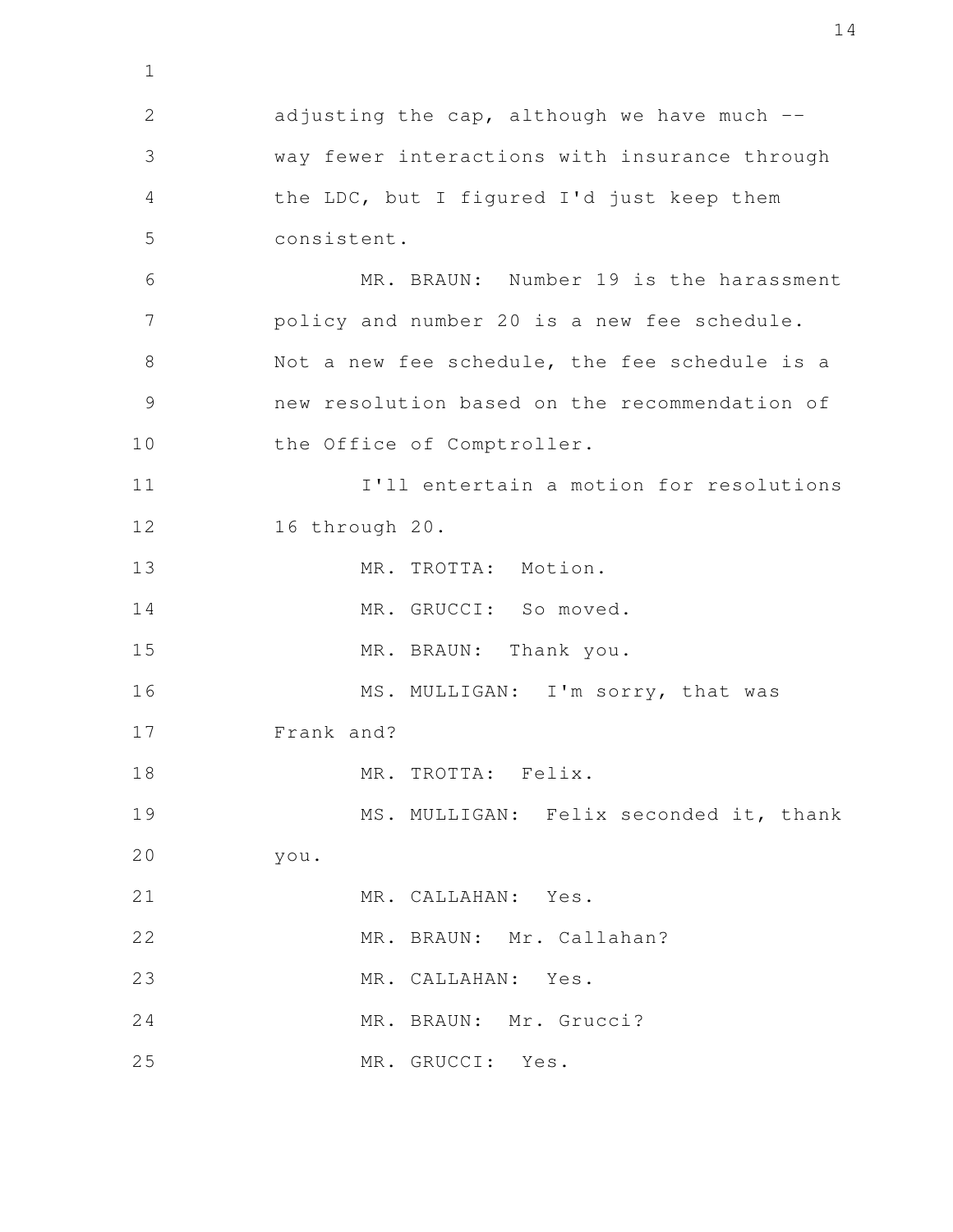| $\mathbf 1$    |                                               |
|----------------|-----------------------------------------------|
| $\mathbf{2}$   | MR. BRAUN: Ms. Paprocky?                      |
| 3              | MS. PAPROCKY: Yes.                            |
| 4              | MR. BRAUN: Mr. Pollakusky?                    |
| 5              | MR. POLLAKUSKY: Yes.                          |
| 6              | MR. BRAUN: Ms. Scheidt?                       |
| 7              | MS. SCHEIDT: Yes.                             |
| 8              | MR. BRAUN: Mr. Trotta?                        |
| $\overline{9}$ | MR. TROTTA: Yes.                              |
| 10             | MR. BRAUN: Mr. Braun votes yes.               |
| 11             | That motion is carried.                       |
| 12             | And the last two, number 21 is the            |
| 13             | appointment of the public relations firm.     |
| 14             | MS. MULLIGAN: Which is new.                   |
| 15             | MR. BRAUN: And number 20 is also new,         |
| 16             | is a shared service agreement.                |
| 17             | MS. MULLIGAN: So like in the IDA, we          |
| 18             | thought it would be wise to reaffirm the      |
| 19             | shared services agreement annually and we put |
| 20             | in the public relations firm because the      |
| 21             | shared services agreement references that and |
| 22             | we thought it was appropriate to have that as |
| 23             | a resolution.                                 |
| 24             | MR. BRAUN: Motion for resolutions 20          |
| 25             | and 21, please.                               |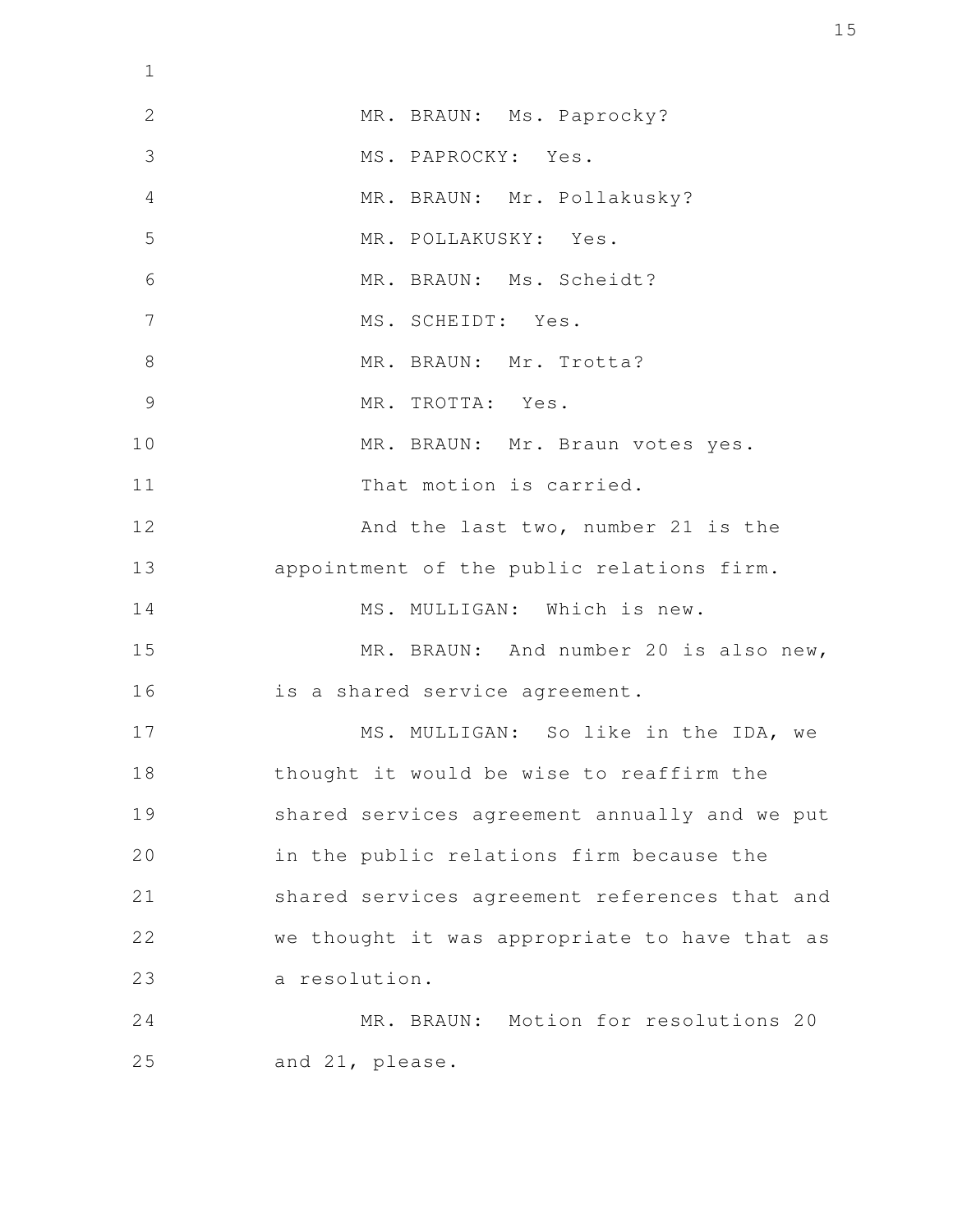| $\mathbf 1$    |                                    |
|----------------|------------------------------------|
| $\mathbf{2}$   | MS. SCHEIDT: So moved.             |
| 3              | MS. PAPROCKY: Second.              |
| $\overline{4}$ | MS. MULLIGAN: Thanks, Lenore.      |
| 5              | MR. BRAUN: All right.              |
| 6              | On the final resolution vote,      |
| $\overline{7}$ | Mr. Trotta?                        |
| $\,8\,$        | MR. TROTTA: Yes.                   |
| 9              | MR. BRAUN: Ms. Scheidt?            |
| 10             | MS. SCHEIDT: Yes.                  |
| 11             | MR. BRAUN: Mr. Pollakusky?         |
| 12             | MR. POLLAKUSKY: Yes.               |
| 13             | MR. BRAUN: Ms. Paprocky?           |
| 14             | MS. PAPROCKY: Yes.                 |
| 15             | MR. BRAUN: Mr. Grucci?             |
| 16             | MR. GRUCCI: Yes.                   |
| 17             | MR. BRAUN: Mr. Callahan?           |
| 18             | MR. CALLAHAN: Yes.                 |
| 19             | MR. BRAUN: Mr. Braun votes yes.    |
| 20             | Motion is carried.                 |
| 21             | Lisa, do you have anything else?   |
| 22             | MS. MULLIGAN: I don't think so. I  |
| 23             | think that's it.                   |
| 24             | Our next meeting is February 23rd. |
| 25             | Did anyone else have anything?     |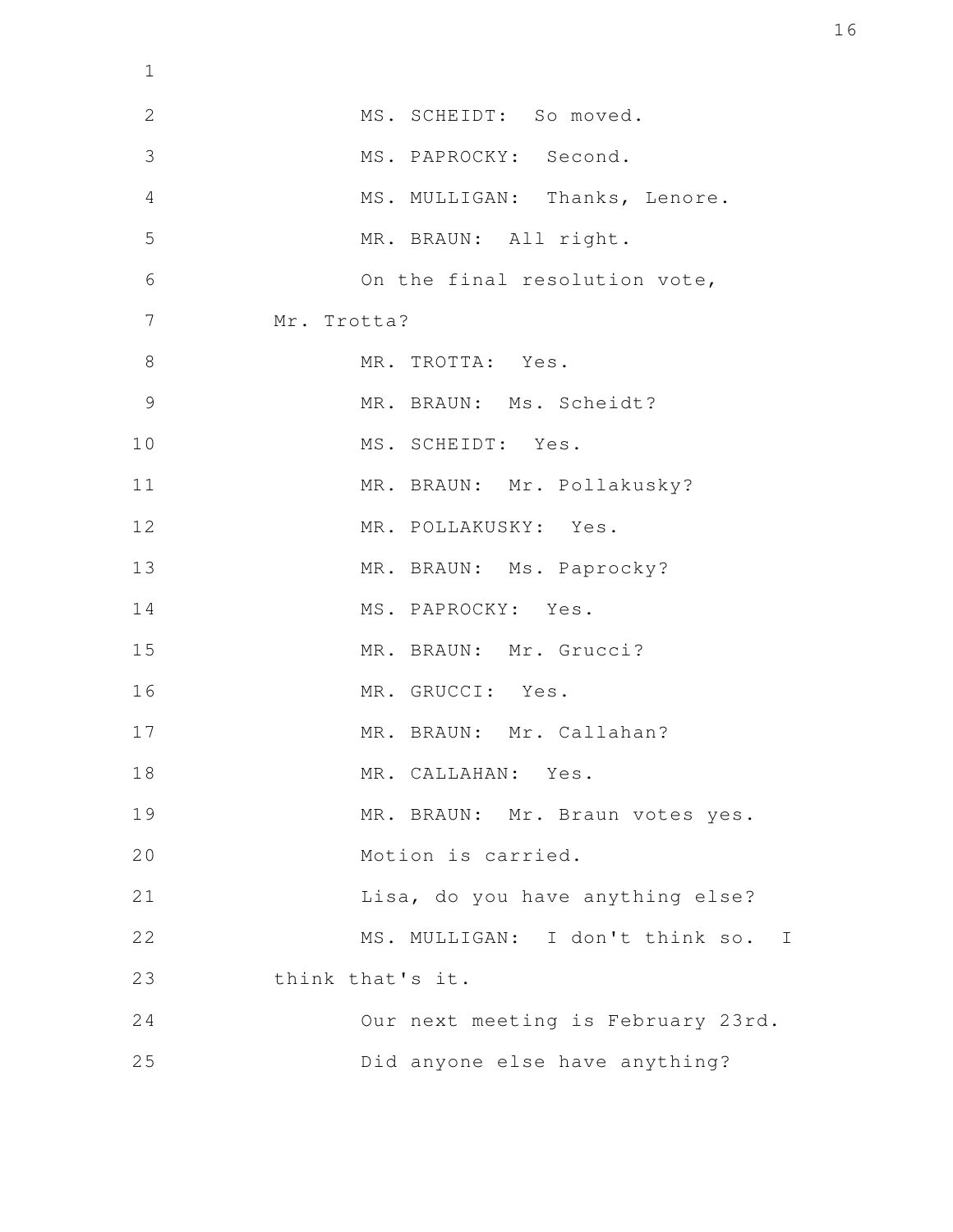| $\mathbf{1}$   |                                                |
|----------------|------------------------------------------------|
| $\mathbf{2}$   | (No response.)                                 |
| 3              | MR. BRAUN: If not, I appreciate your           |
| $\overline{4}$ | indulgence and patience and thank you for your |
| 5              | contributions throughout the year and I'll     |
| 6              | entertain a motion to adjourn.                 |
| 7              | MR. CALLAHAN: So moved.                        |
| $8\,$          | MS. PAPROCKY: So moved.                        |
| $\overline{9}$ | MR. GRUCCI: Lisa, it's the same time,          |
| 10             | correct, nine a.m.?                            |
| 11             | MS. MULLIGAN: Yes.                             |
| 12             | MR. GRUCCI: The next meeting?                  |
| 13             | MS. MULLIGAN: That's the plan.                 |
| 14             | MR. BRAUN: Sorry, Felix.                       |
| 15             | MR. CALLAHAN: Guys, enjoy Florida.             |
| 16             | (Inaudible comments.)                          |
| 17             | MS. MULLIGAN: That's actually a good           |
| 18             | point.                                         |
| 19             | Unless we hear anything about the open         |
| 20             | meeting -- the option to have the meetings     |
| 21             | remote, in theory the 23rd could be in person. |
| 22             | I'll keep you posted as we learn more.         |
| 23             | MR. BRAUN: Motion to adjourn.                  |
| 24             | MR. GRUCCI: Motion.                            |
| 25             | MS. SCHEIDT: So moved.                         |